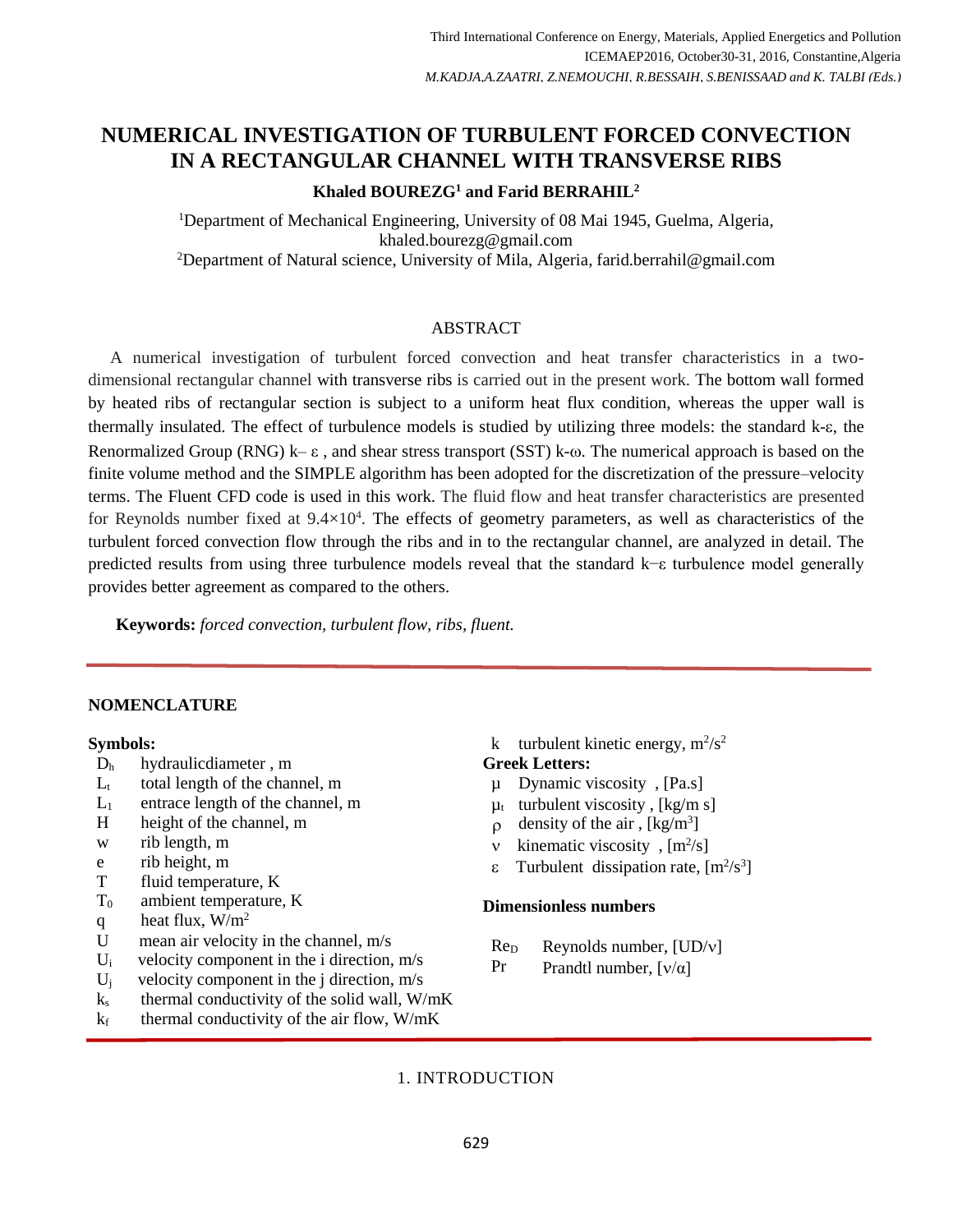Performance turbulence models in predicting the flow and temperature fields have become increasingly important for several industrial problems. This also applies to a turbulent flow in a conduit contains obstacles on one of its walls, and this frequently occurs in many industrial applications such as; heat exchangers, electronic systems, solar collectors plane and the gas turbine cooling systems. The improvement of heat transfer by convection in these thermal systems is important because it guarantees a good operation and prevents any malfunction which degrades the performance of the latter.

In this perspective, many studies conducted by researchers and scientists, on the numerical or experimental approaches concern turbulent forced convection heat transfer, such as Tong Miin. Liou and al.[1] have performed an analysis on the heat transfer and fluid flow behavior in a rectangular channel flow with streamwise periodic ribs mounted on of the bottom wall. The Characteristics of heat transfer and turbulent flow over a repeated-rib-geometry, rough-walled surface with square rib on the top and the bottom surface in a rectangular channel were experimentally investigated by Hiroshi Sato and al. [2]. Lorenz and al. [3] have studied the distributions of the heat transfer coefficient and the pressure drop along the wall inside an asymmetrically ribbed channel measured for thermally developing and turbulent flow at  $10^{4}$ < Re <10<sup>5</sup>. Luo and al. [4] studied numerically two turbulence models, the standard (k-ε) model and the Reynolds stess model (RSM) to predict the characteristics of heat transfer by turbulent forced convection flow fully developed between two horizontal parallel plates. Smith Eiamsa and al. [5] have conducted a numerical investigation of turbulent forced convection in a two-dimensional channel with periodic transverse grooves on the lower channel. Yemenici and Sakin [6] conducted a numerical analysis of the characteristics of heat transfer by forced convection for laminar and turbulent flows over heated ribbed walls and studied the effect of the Reynolds number and rib height.

The objective of this work is to investigate numerically the heat transfer by turbulent forced convection in a horizontal channel with a ribs mounted in bottom wall using CFD fluent code for several turbulence models.

#### 2. GEOMETRY AND MATHEMATICAL MODEL

The problem studied is a horizontal channel with eight periodic ribs placed along the bottom wall (Figure 1). The bottom wall is subject to a uniform heat flux condition while the top wall is adiabatic. The channel height is H, the channel length is 75 H, and each rib has a height (e) and length (w). The ratio between the length and height of the rib is set 2. The hydraulic diameter is set H. The distance before the first rib and the channel outlet is  $L1 =$  $L2 = 10H$ . The fluid is Newtonian, incompressible and purely turbulent enters the channel with an ambient temperature (T0 = 300 K) and a uniform velocity U0.



FIGURE 1. Geometry of the present problem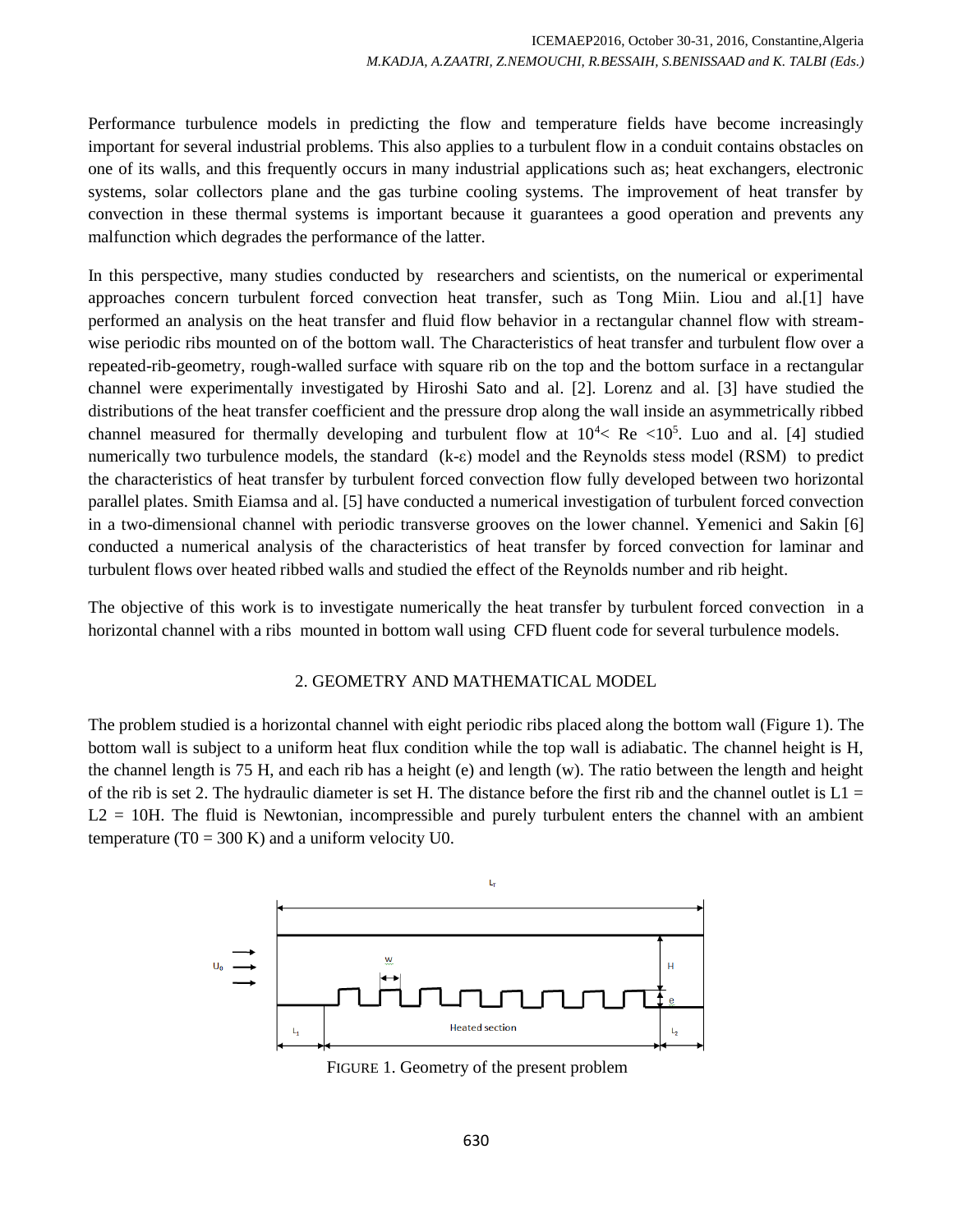The governing equations are the steady-state continuity, time-averaged momentum, and energy equations for a turbulent flow, ie.,

$$
\frac{\partial(\rho U_j)}{\partial x_j} = 0 \qquad (1)
$$
  

$$
\frac{\partial(\rho U_j U_i)}{\partial x_j} = -\frac{\partial P}{\partial x_i} + \frac{\partial}{\partial x_j} \left[ \mu \left( \frac{\partial U_i}{\partial x_j} + \frac{\partial U_j}{\partial x_i} \right) \right] + \frac{\partial}{\partial x_j} \left( -\rho \overline{U_i U_j} \right) \qquad (2)
$$
  

$$
\frac{\partial}{\partial x_j} (\rho U_j T) = \frac{\partial}{\partial x_j} \left( (\Gamma + \Gamma_i) \frac{\partial T}{\partial x_j} \right) \qquad (3)
$$

Where  $\Gamma$  and  $\Gamma$ t are molecular thermal diffusivity and turbulent thermal diffusivity, respectively and are given by

$$
\Gamma = \frac{\mu}{\mathbf{Pr}} \quad \text{and} \quad \Gamma_t = \frac{\mu_t}{\mathbf{Pr}_t}
$$

The Reynolds stress term  $-\rho \overline{U_i U_j}$  is defined as

$$
-\rho \overline{U_i U_j} = \mu_i \left( \frac{\partial U_i}{\partial x_j} + \frac{\partial U_j}{\partial x_i} \right)
$$

Where  $\mu$ t is turbulent viscosity

The boundary conditions for the present problem are established as follows,

- 1- Along the upper surface (0<x<Lt, y=e+H)u=0, v=0 et  $\frac{\partial T}{\partial y} = 0$
- 2- Along the bottom surface (y=0),u=0, v=0,  $\frac{\partial T}{\partial y} = 0$  et  $k \frac{\partial T}{\partial n} |y_{=0} = k \frac{\partial T}{\partial n} |y_{=0}$
- 3- At the inlet plane  $(x=0, 0 < y < e+H)$

$$
u=U, v=0 \text{ et } T=T_0
$$

4- At outlet plane  $(x=Lt, 0 < y < e+H)$ 

$$
\frac{\partial u}{\partial x} = 0, \ \frac{\partial v}{\partial x} = 0 \text{et } \frac{\partial T}{\partial x} = 0
$$

#### 3. RESULTS AND DISCUSSION

#### 3.1. EFFECT OF LOCAL NUSSELT NUMBER

Figure 2 present the local Nusselt number distribution along the ribs at  $Re<sub>D</sub> = 94000$ , where the peripheral distance measured starting from the left lower corner of the rib. For both models, a similar trend of Nusselt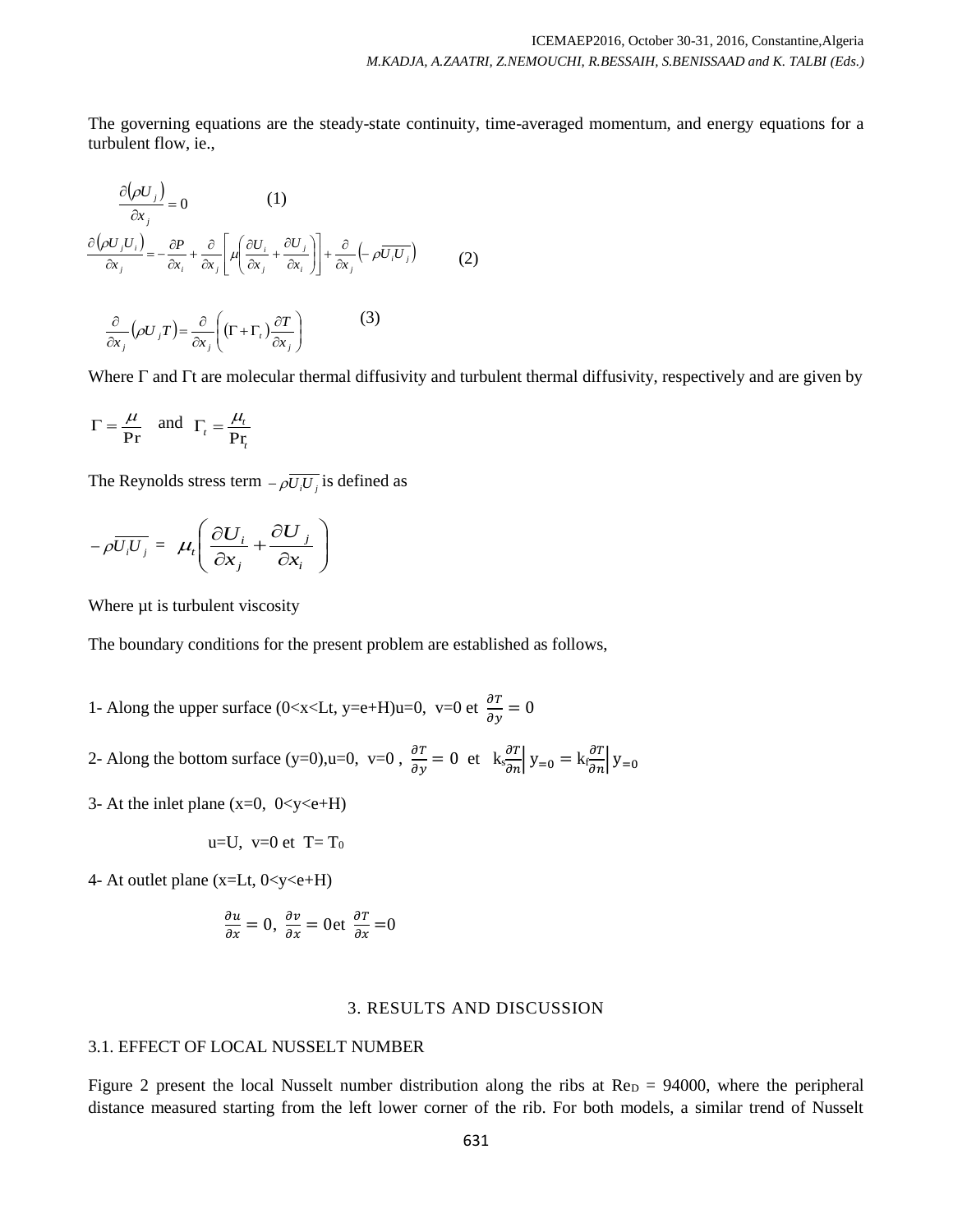numbers was observed along the ribs, and the two maximum values are obtained around the rib: one is along the ribs left top corner (point b), and another is immediately in front of the next rib (before point e). We see also a great heat transfer on the ribs left wall (a-b), the transfer begin to decrease on the wall which is parallel to the flow (b-c) and then a low heat transfer is localized to the right of the wall (c-d), this is due to the presence of a vortex between the two ribs.It can be observed that a light enhancement of the heat transfer is obtained by standard k- $\varepsilon$  model.

A comparison between the predicted Nusselt number distribution with the experimental data along the rib at  $Re_D = 94000$ , as shown in figure 2. Very close predictions of Nusselt number distributions along the rib's left surface (a-b) were obtained with k– ε models. A gap of values of the Nusselt numbers was found in the crosssection area of the rib (b-c). In area (c-d) et (d-e) the results predicted by the k– ε models are close to experimental results, and take almost the same path.



FIGURE 2. Distribution of local Nusselt number for  $Re<sub>D</sub> = 94000$  with experimental data.

#### 3.2. Flow Pattern

Figures 3. (a) and (b) showed the streamlines characteristics predicted by the standard k- $\varepsilon$  model and the SST  $k$ - $\omega$  at Reynolds number Re=  $9.4 \times 10^4$ . It can be shown that for both models, an clockwise at the downstream surface of the rib by the two models. However, both models gave almost similar results regarding the flow structure. The SST k- $\omega$  model predicts a stronger recirculating zone, comparatively to that predicted by standard k– ε model.

| $1.32e+00$<br>$1.29e+00$<br>$1.25e+00$<br>$1.21e+00$<br>$1.17e + 00$<br>$1.13e+00$<br>$1.09e + 00$<br>$1.05e+00$<br>$1.01e+00$<br>$9.74e-01$<br>$9.35e-01$<br>8.964-01<br>8.57e-01<br>$8.18 - 01$<br>7.79e-01                                            |   |    |     |     |    |     |    |  |
|----------------------------------------------------------------------------------------------------------------------------------------------------------------------------------------------------------------------------------------------------------|---|----|-----|-----|----|-----|----|--|
| 7.40e-01<br>7.01e-01<br>$6.62e-01$<br>$6.23e-01$<br>5.84e-01<br>5.45e-01<br>5.06e-01<br>4.67e-01<br>4.28e-01<br>3.90e-01<br>3.51e-01<br>$3.12e-01$<br>$2.73e-01$<br>2.34e-01<br>1.95e-01<br>1.56e-01<br>$1.17e-01$<br>7.79e-02<br>3.90e-02<br>$0.00e+00$ | Ō | lo | loi | lci | lo | kol | lo |  |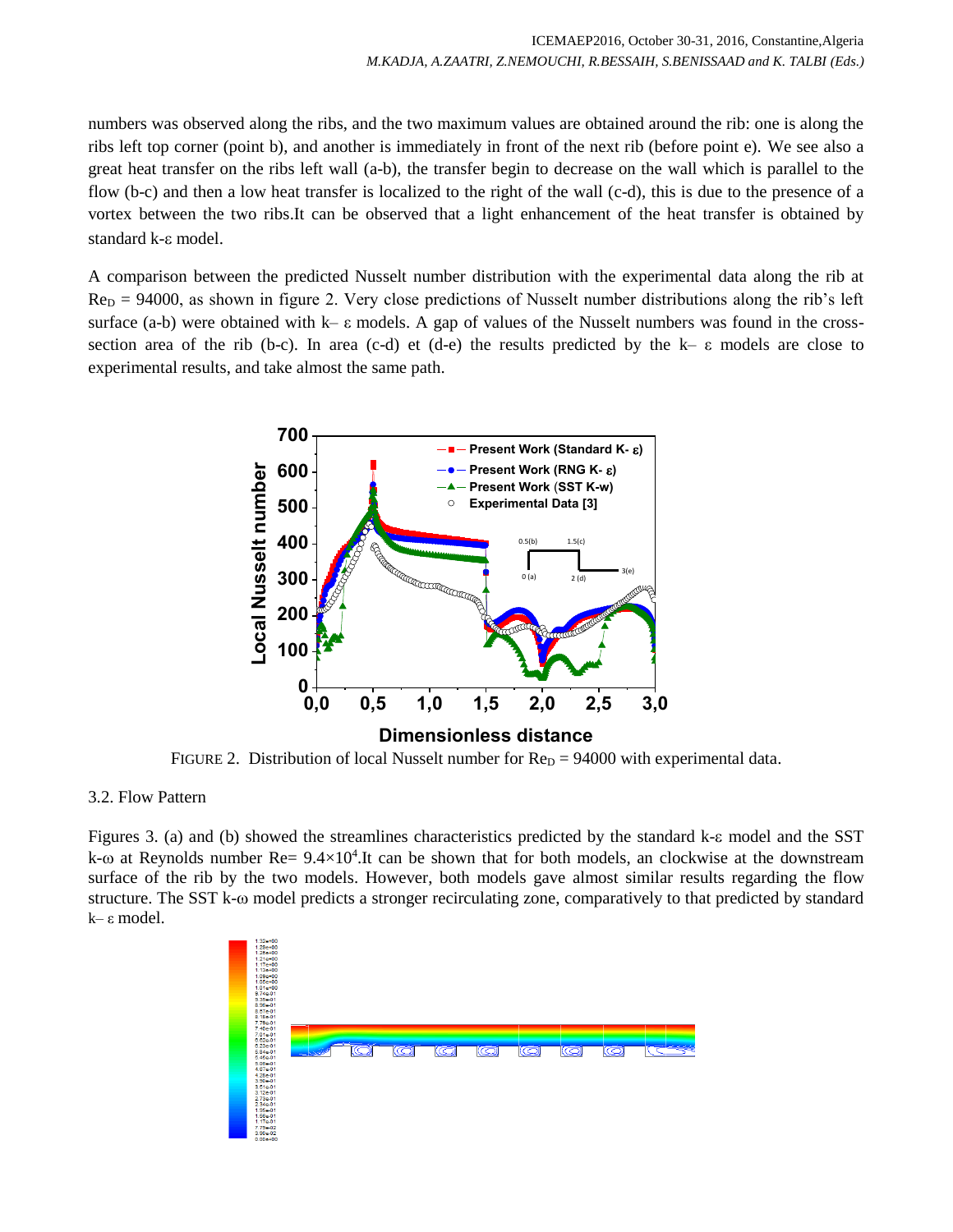

FIGURE 3. Streamlines of the turbulent flow at Re=  $9.4 \times 10^4$ : (a) Standard k- $\varepsilon$  and (b) SST k- $\omega$ 

## 3.3. The isotherm lines

The isotherm lines around the ribs at Reynolds number of Re=94000 are presented in Figure 4. It is seen that the secondary flow in the downstream region of the rib has affected the temperature field significantly. It can be concluded that the thermal boundary layer was developed in this section.